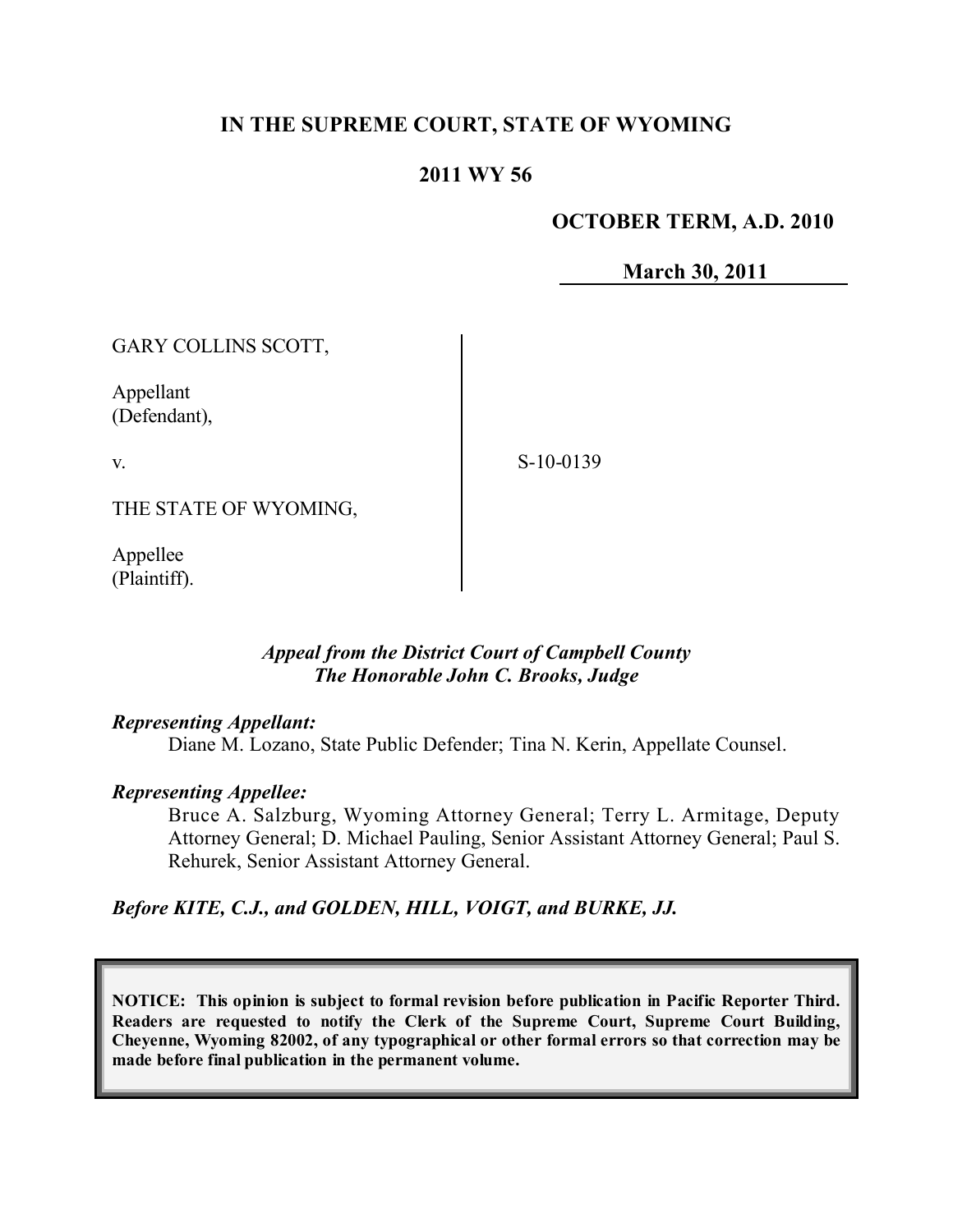## **VOIGT, Justice.**

 $\overline{a}$ 

[¶1] The appellant, Gary Collins Scott, was convicted of multiple counts of sexual assault, attempted sexual assault, and sexual abuse of a minor. In this appeal, the appellant asserts that the district court abused its discretion in failing to strike certain portions of the presentence investigation (PSI) report prior to sentencing. We find the PSI report was proper and that the district court did not abuse its discretion in considering it. We affirm.

## **ISSUE**

[¶2] Did the district court abuse its discretion when it denied the appellant's motion to strike from the PSI report the sentencing recommendations of the probation and parole  $agent?$ <sup>1</sup>

## **FACTS**

[¶3] While the appellant was employed as the fire chief of the Campbell County Fire Department, he instituted a cadet program. This program allowed juveniles to participate in certain activities with the fire department. The appellant worked closely with many of the juveniles involved in the program. On September 28, 2007, the appellant was charged with nine counts of third-degree sexual assault, one count of second-degree sexual assault, and two counts of sexual abuse of a minor in the second degree. All the charges arose from contact with the juveniles involved in the cadet program. The prosecutor summarized the nature of the appellant's conduct giving rise to the charges as follows:

> THE COURT: And [Prosecutor], if you would, sir, give me a factual basis for these charges.

> [Prosecutor]: I will, Your Honor, with respect to all the charges alleged in the information, the state would anticipate, if this matter went to trial, that the evidence would be starkly similar with respect to each allegation. Those events would transpire and describe contact the defendant had with juvenile-aged individuals often times in their early

<sup>&</sup>lt;sup>1</sup> The record is not entirely clear as to whether the district court denied or granted the appellant's motion to strike portions of the PSI report. After hearing the appellant's arguments, the district court stated, "I'm not considering anything that you are determining to be argument or bias." For purposes of deciding this matter, we will assume that the district court considered the PSI report in its entirety.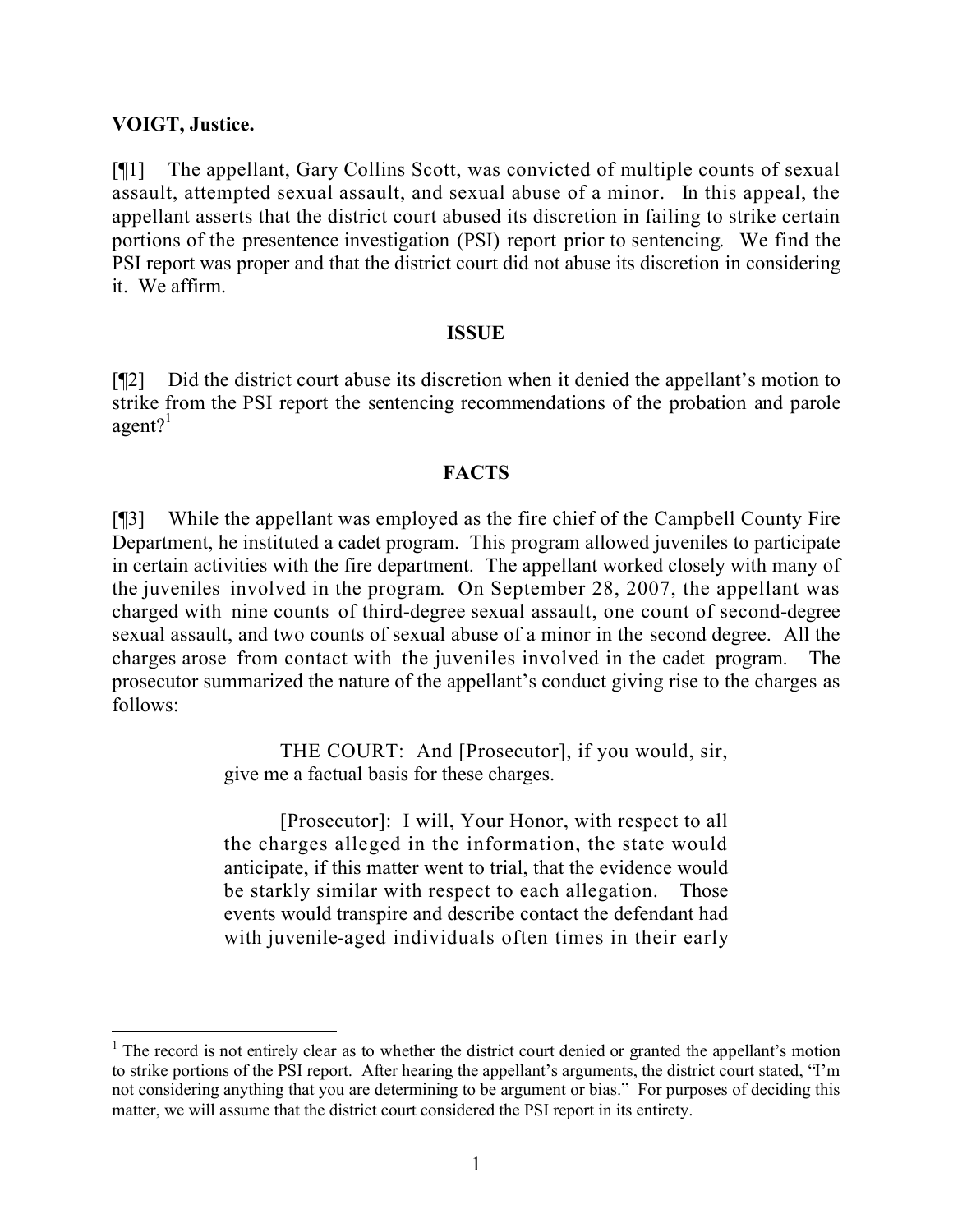teenage years at a time when those people were participating in the cadet program operated by the Campbell County Fire Department.

The evidence would establish that the defendant created that program, and it was a program where young people could receive training and experiences associated with the fire department. In each and every one of the incidents described and charged in the information, an individual was singled out by the defendant, and he began to focus attention on that individual.

Ultimately that would culminate in a private encounter between the defendant and the juvenile, wherein he would perpetrate a sexual assault upon that juvenile. Sometimes that took the form of oral sex or fellatio. Sometimes it took the form of digital penetration with the hand. Sometimes it took the form of masturbation.

In each and every one of those incidents, the juvenile would testify that they were -- they perceived that they were in some ways under the control of the defendant as he was the fire chief of the local fire department, and they were participating in the cadet program, and they would testify that that was at least one of the reasons why they were put in the position they were put in.

The state would anticipate that the information solicited at trial would be in large conformance with the affidavit of probable cause tendered to the court in support of the charges and would anticipate that all of those witnesses would testify to the facts specifically described by each and every one of them as described in the affidavit.

[¶4] As part of a plea agreement, the appellant agreed to plead "no contest" to the charges and the State agreed to recommend that the sentences be served concurrently. The parties also agreed that each party was free to argue whether the state sentences should be served concurrently or consecutively to related federal sentences arising out of the same conduct, which sentences had already been imposed.

[¶5] Prior to sentencing, the appellant filed an objection to the PSI report and requested that certain comments "be stricken and not considered in sentencing." The specific content of the PSI report to which the appellant objected will be outlined in the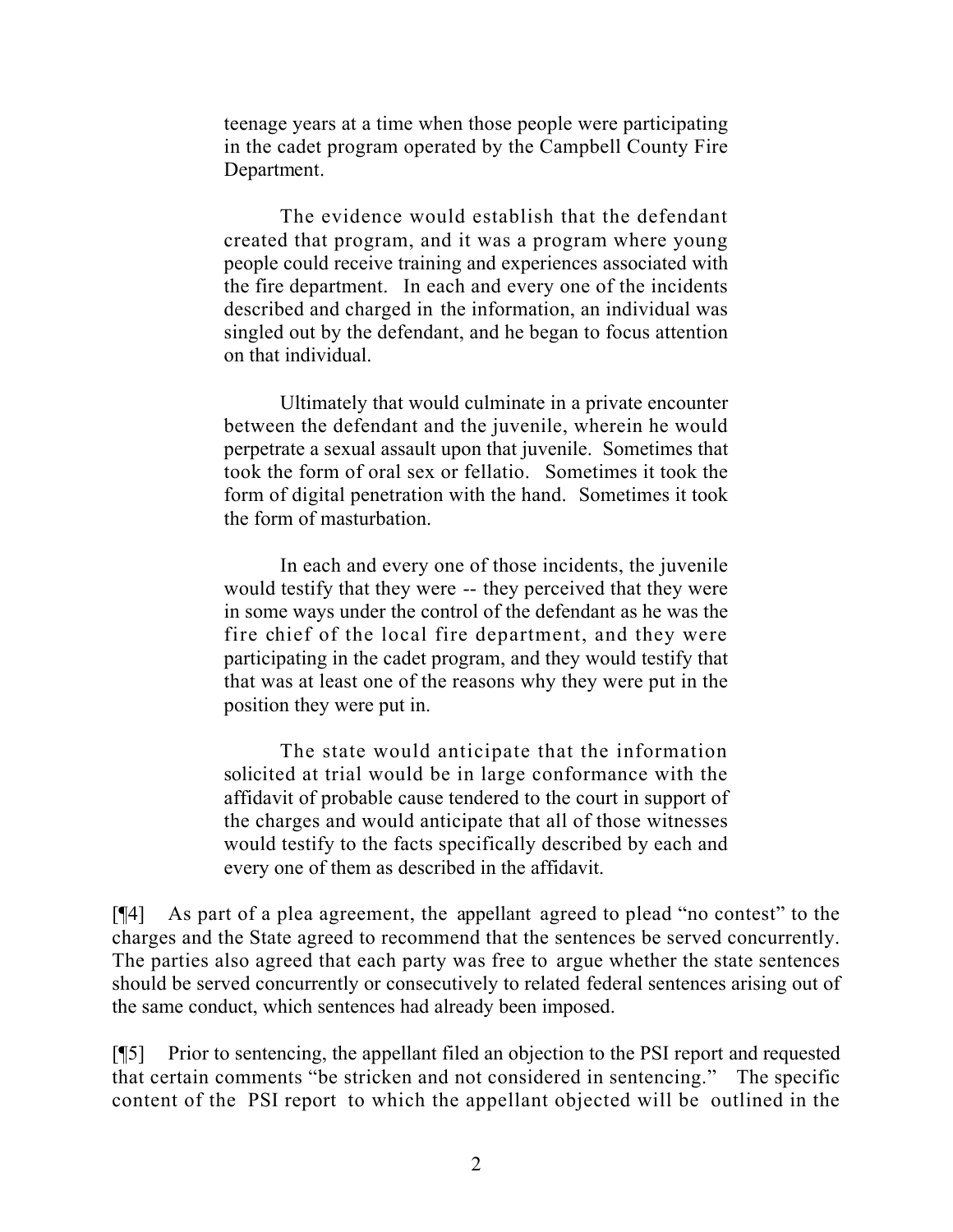discussion section below. The appellant raised the same concerns at sentencing and the district court told defense counsel it would "not consider[] anything that you are determining to be argument or bias." The district court sentenced the appellant to a prison term of twelve to fifteen years on each count, to be served concurrently. The district court also determined that the state sentences were to run consecutive to the related set of concurrent federal sentences involving interstate transportation of minors with the intent to engage in illegal sexual acts.

## **STANDARD OF REVIEW**

[¶6] We recently recited our standard of review when considering claims involving alleged inappropriate statements in a PSI report.

> We review a district court's sentencing decision for abuse of discretion. *Roeschlein v. State*, 2007 WY 156, ¶ 17, 168 P.3d 468, 473 (Wyo. 2007). A sentence will not be disturbed because of sentencing procedures unless the defendant can show an abuse of discretion, procedural conduct prejudicial to him, circumstances which manifest inherent unfairness and injustice, or conduct which offends the public sense of fair play. *Id.* An error warrants reversal only when it is prejudicial and it affects an appellant's substantial rights. *Id.* The party who is appealing bears the burden to establish that an error was prejudicial. *Id.* This Court has declined to reverse a sentence where the party objecting to particular portions of a PSI failed to demonstrate that the district court based its decision upon those parts of the report and the challenged comments "merely summarized what was apparent elsewhere in the report and provided the rationale for the agent's sentencing recommendation." *Doherty v. State*, 2006 WY 39, ¶ 34, 131 P.3d 963, 974 (Wyo. 2006).

*Noller v. State*, 2010 WY 30, ¶ 7, 226 P.3d 867, 869 (Wyo. 2010).

l

## **DISCUSSION**

[¶7] PSI reports are governed by Wyo. Stat. Ann.  $\S$  7-13-303 (LexisNexis 2009)<sup>2</sup> and  $W.R.Cr.P. 32(a)(2)<sup>3</sup>.$ 

<sup>&</sup>lt;sup>2</sup> Wyo. Stat. Ann § 7-13-303(a), entitled "Investigation preceding probation or suspension of sentence" provides, in part: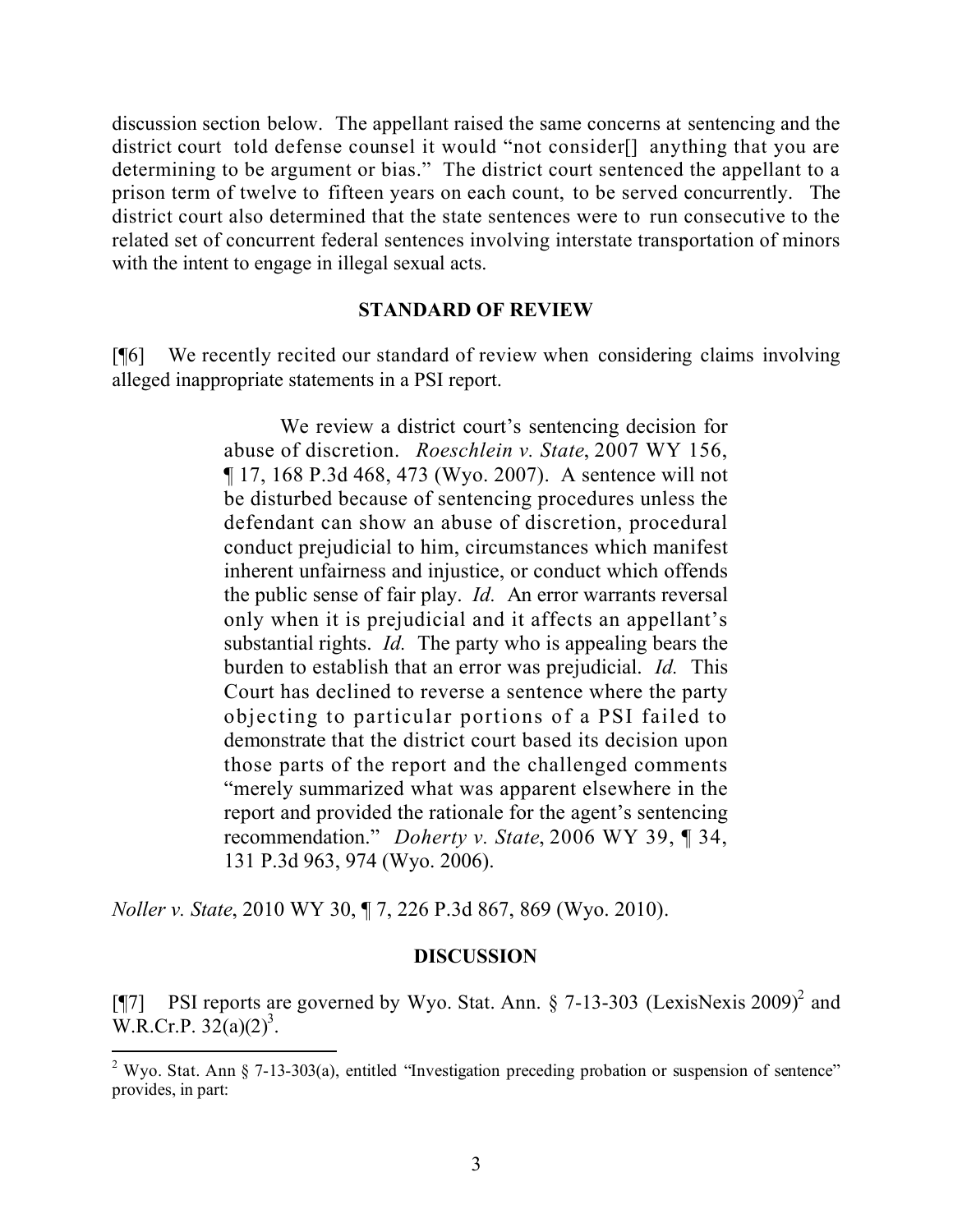In considering the statutory provision and the rule, we have said that trial courts have broad discretion when imposing sentence to consider a wide range of factors about the defendant and the crime. *Thomas v. State*, 2009 WY 92, ¶ 10, 211 P.3d 509, 512 (Wyo. 2009). They are free, in the exercise of their sentencing discretion, to consider victim impact statements, PSIs and other factors relating to the defendant and his crimes in imposing an appropriate sentence within the statutory range. *Garcia v. State*, 2007 WY 48, ¶ 10, 153 P.3d 941, 944 (Wyo. 2007), citing *Smith v. State*, 2005 WY 113, ¶ 37, 119 P.3d 411, 422 (Wyo. 2005).

*Hackett v. State*, 2010 WY 90, ¶ 10, 233 P.3d 988, 991 (Wyo. 2010) (quoting *Noller*, 2010 WY 30, ¶ 13, 226 P.3d at 871). Regarding the role of the probation or parole agent preparing the report, we have said:

> (a) When directed by the court, . . . the state probation and parole officer . . . shall investigate and report to the court in writing:

- (i) The circumstances of the offense;
- (ii) The criminal record, social history and present conditions of the defendant;

(iii) If practicable, the findings of a physical and mental examination of the defendant;

- (iv) If practicable, statements from the victim; and
- (v) A summary of the impact of the offense on the victim.

 $3$  W.R.Cr.P. 32(a)(2) prescribes the content of a PSI, reading, in part:

. . . .

 $\overline{a}$ 

(2) Report. ― The report of the presentence investigation shall contain: (A) Information about the history and characteristics of the defendant, including prior criminal record, if any, financial condition, and any circumstances affecting the defendant's behavior that may be helpful in imposing sentence or in the correctional treatment of the defendant;

(B) Verified information stated in a nonargumentative style containing an assessment of the financial, social, psychological, and medical impact upon, and cost to, any individual against whom the offense has been committed and attaching a victim impact statement as provided in W.S. 7-21-103 if the victim chooses to make one in writing. In any event the report shall state that the victim was advised of the right to make such a statement orally at the defendant's sentencing or in writing. If the victim could not be contacted, the report shall describe the efforts made to contact the victim;

(D) Such other information as may be required by the court.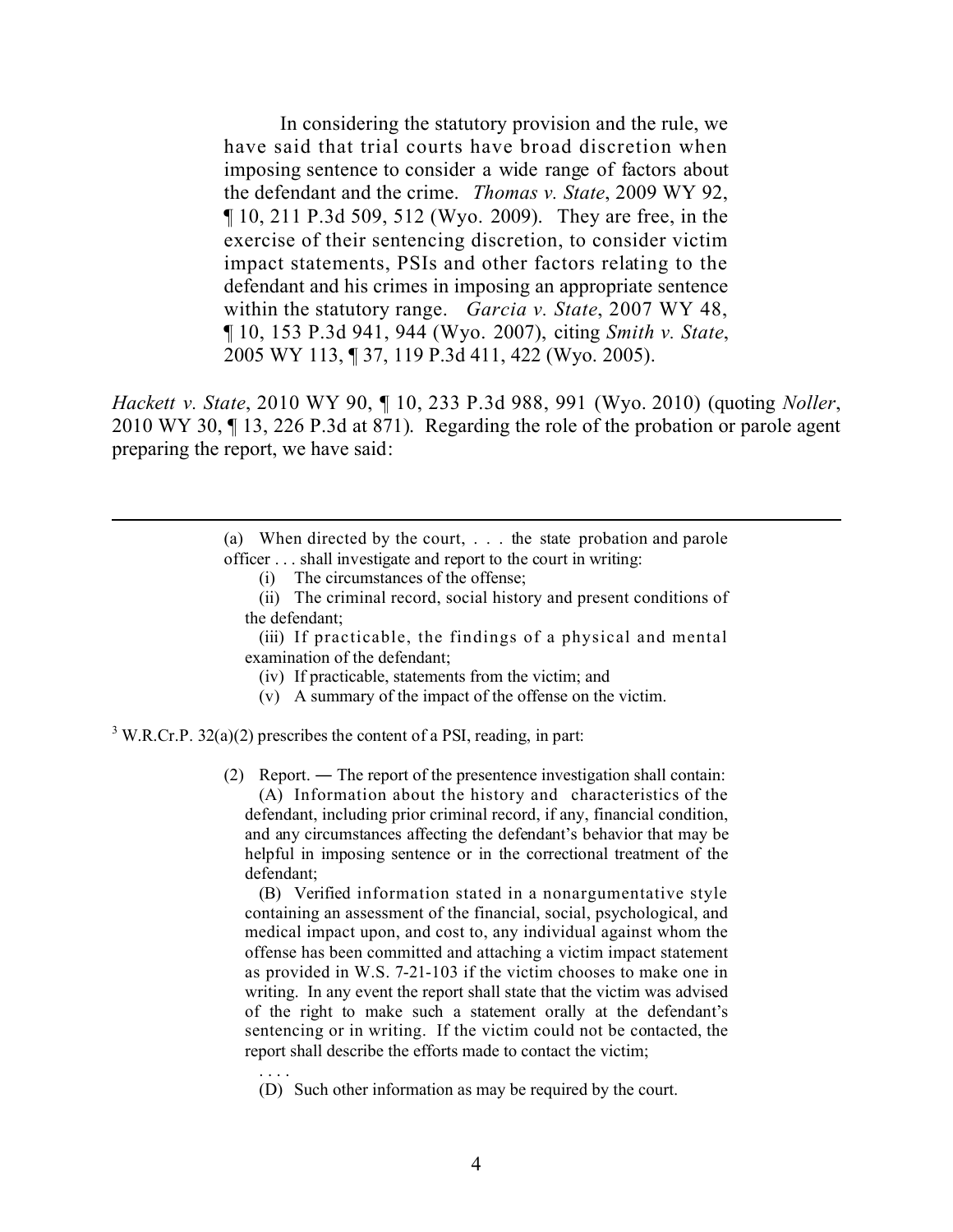[T]he preparer of a presentence report is to be a neutral and independent participant in the sentencing process. It necessarily follows that a parole or probation officer acts on behalf of an independent judiciary, not as an agent of the state, in preparing a presentence report. Like the sentencing court, the preparer of a presentence report is neither a party to nor bound by a plea agreement between the defendant and the state and, therefore, cannot breach the terms of that agreement in preparing the report.

*Duke v. State*, 2009 WY 74, ¶ 16, 209 P.3d 563, 569 (Wyo. 2009) (quoting *State v. McQuay*, 452 N.W.2d 377, 383-84 (Wis. 1990)).

[¶8] We quote from the PSI report below, emphasizing the specific statements to which the appellant takes exception on appeal.

> Because the current offenses involve 14 counts but 13 different and distinct victims, *this Writer is strongly compelled to recommend that the Court deviate from the plea agreement and sentence the Defendant to at least 13 consecutive terms.* However, as reported at the change of plea hearing, all but one of the victims was able to be contacted by the Prosecutor's Office before conviction and each of them ultimately expressed support for the plea agreement, which recommends that the 14 counts be served concurrently with each other. *Because this Writer fundamentally believes that the opinions of victims in these matters should supersede any recommendations made by any other party,* this Writer will defer the Court to their wishes regarding the issue of concurrent or consecutive State offenses.

> *However, this Writer makes the argument that any State sentences should be served consecutively to the Federal offenses.* Based in the number of victims and the vast period of time which these crimes were committed, this Writer proposes that the Defendant will require additional time, even after the Federal sentences, in which to address any potential rehabilitative needs while also serving the retributive and incapacitative aspects of his criminal deeds. Even in the face of a lifetime of Federal supervision upon release, this Writer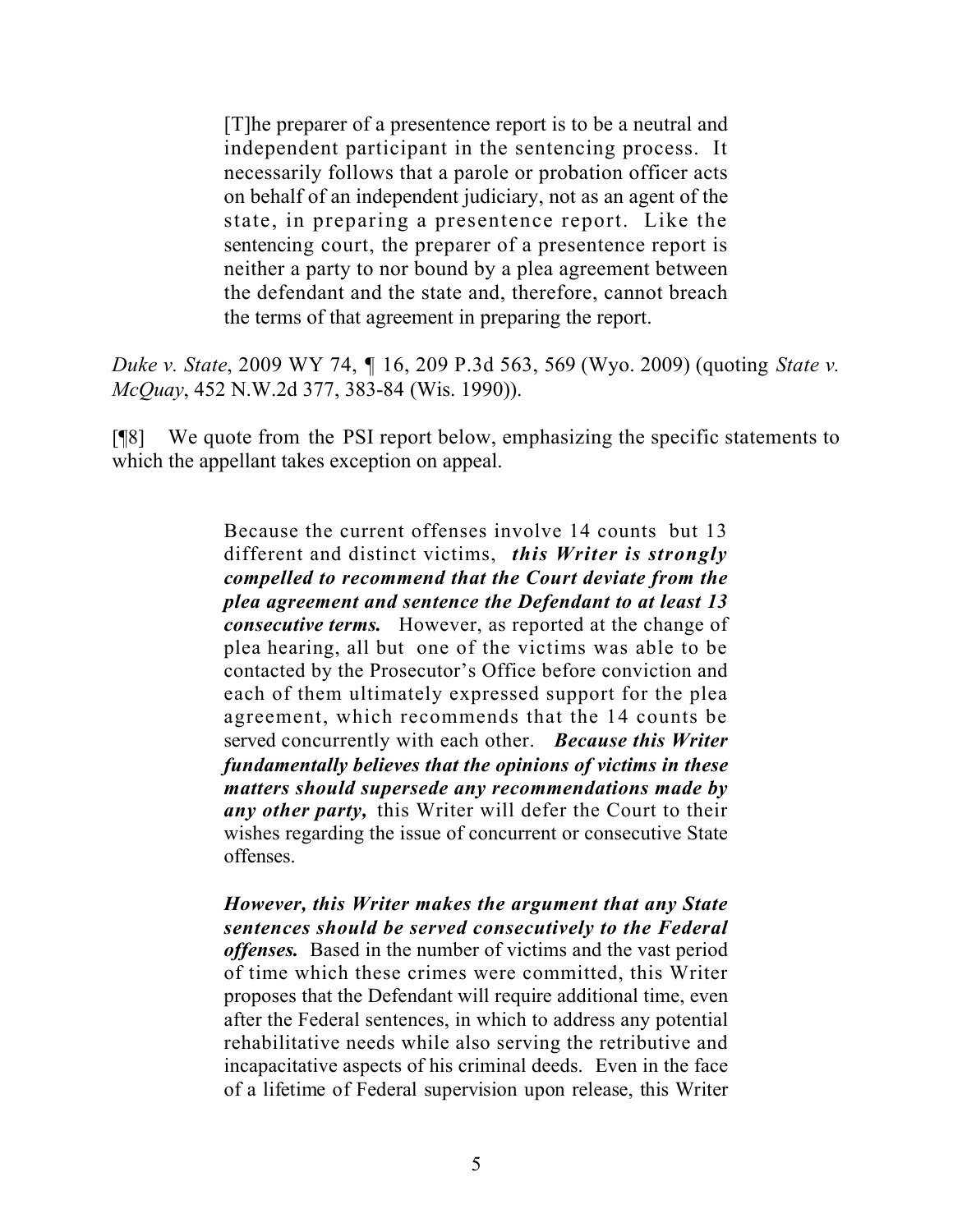views the time the Defendant will serve on those matters to be separate and distinct, and therefore requiring separate and distinct consequences regardless of their similar nature to the current offenses.

Finally, the Defendant does not appear to need a determination as a Qualified Offender.

# **Recommendation:**

It is respectfully recommended that Gary Collins Scott be denied probation and that the imposed prison terms in these matters, whether concurrent or consecutive to each other, be ordered to be served consecutively to the Federal sentences already imposed.

(Emphasis supplied.)

[¶9] The appellant does not claim that the PSI contained inflammatory or erroneous information. Instead, he argues that the above-emphasized language shows that the PSI writer "did not make a neutral, rational recommendation" and was "solely a victim advocate, and not a neutral factfinder for the trial court." We disagree. We have many times said that it is common and appropriate for a PSI writer to make a sentencing recommendation. *Noller*, 2010 WY 30, ¶ 13, 226 P.3d at 871 ("[a] sentencing recommendation contained in a PSI is one of the factors that a court may properly consider in determining the appropriate sentence to impose."); *Duke,* 2009 WY 74, ¶ 15, 209 P.3d at 569; *Doles v. State*, 2002 WY 146, ¶ 16, 55 P.3d 29, 33 (Wyo. 2002); *Tilley v. State*, 912 P.2d 1140, 1142 (Wyo. 1996). Furthermore, the PSI writer's recommendation that the sentencing deviate from the terms of the plea agreement was not inconsistent with the recognized role of a probation and parole officer compiling a PSI report.

> [T]he Wyoming Department of Probation and Parole acts on behalf of an independent judiciary when it compiles a PSI for the court. The Wyoming Department of Probation and Parole is not an agent of the prosecutor but rather serves the sentencing court. Because the Wyoming Department of Probation and Parole is not an agent of the prosecutor, it cannot be bound by a plea agreement between Defendant and the prosecutor.

*Duke,* 2009 WY 74, ¶ 11, 209 P.3d at 568.